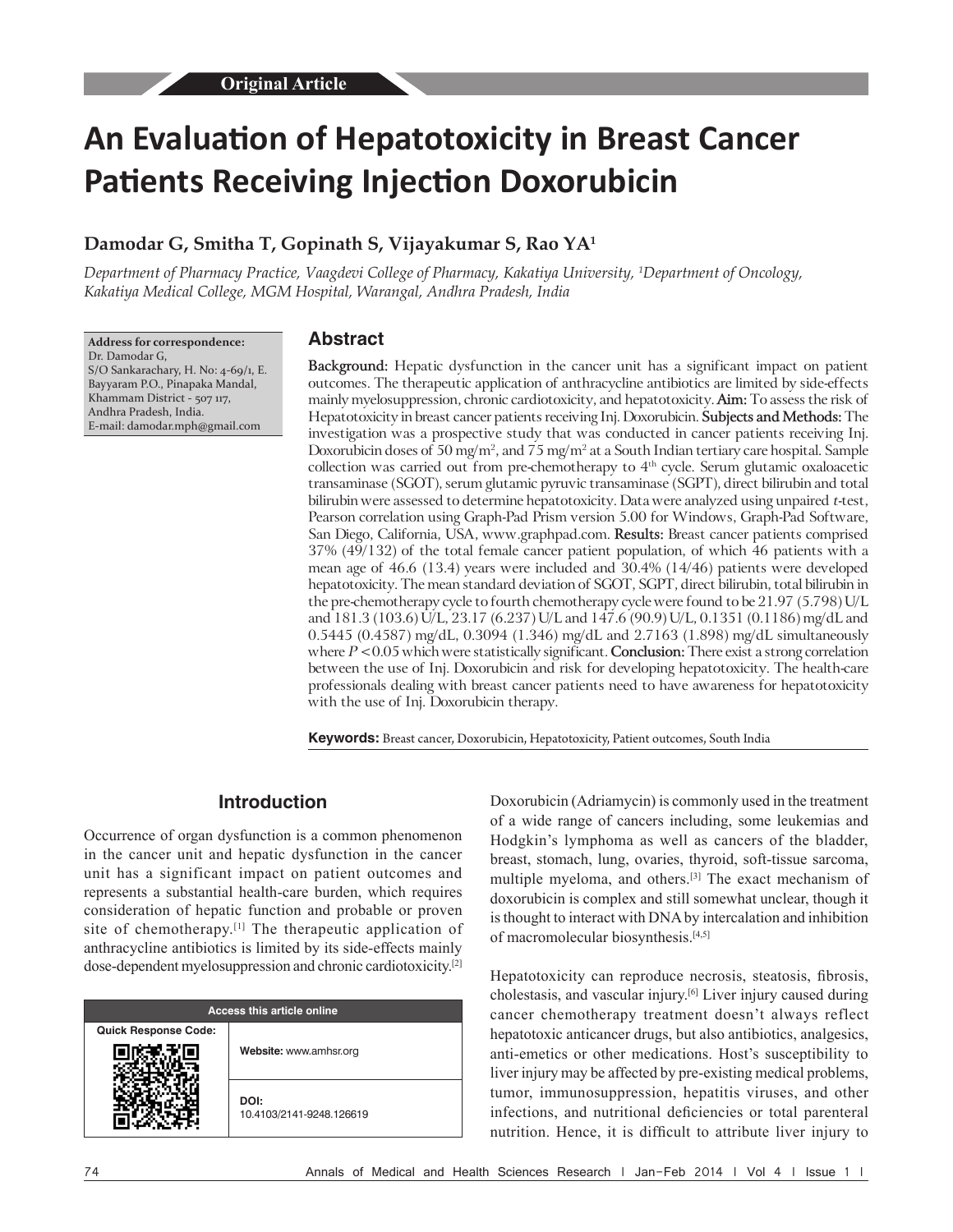a toxic reaction.[7,8] Even though the liver performs many metabolic functions, yet proper quantitative markers for a liver function are not available in the routine practice. The stage or characterization of acute hepatotoxicity is mainly based on liver biopsy.<sup>[9]</sup> There are many pharmaceuticals, which can cause liver injury, but most hepatotoxic drug reactions are idiosyncratic either by immunologic mechanisms or variations in host metabolic response.<sup>[10]</sup> All these reactions are not typically dose-dependent. In general, pre-existing liver disease has little effect on elimination and toxicity of most drugs.<sup>[11,12]</sup>

Doxorubicin containing drug regimens are widely used in patients in breast cancer.[13] The incidence of the most common diverse toxicities resulting from its chemotherapy can be described as cardiotoxicity, hepatic, hematological and testicular toxicity.[14] The following study specifically, evaluated the incidence of hepatotoxicity with the use of Inj. Doxorubicin.

# **Subjects and Methods**

The investigation was a prospective, analytical study that was conducted at Mahatma Gandhi Memorial (MGM) Hospital with prior approval by the Human Ethics Committee for Human Experimentation of MGM Hospital/Kakatiya Medical College, Warangal, Andhra Pradesh, India. This study was conducted among 49 consecutive treatment groups receiving 4 cycles of chemotherapy with Inj. Doxorubicin from January 2011 to May 2011. Sample size was calculated depending on the assumption to assess the hepatotoxicity, based on standard deviation (SD) calculation ( $P = 95\%$ ,  $P = 0.05$ ). Patient recruitment is based on review of case sheets, findings from clinical assessment and final judgment of chief oncologist with recommended Inj. Doxorubicin doses of 50 mg/m<sup>2</sup>, and 75 mg/m2 . Hepatotoxicity can be attributed to serum glutamic oxaloacetic transaminase (SGOT) and serum glutamic pyruvic transaminase (SGPT) greater than 3 times the normal range or an increase of bilirubin greater than 1.5 mg/dL. Inclusion criteria were age greater than 19 years and have received Inj. Doxorubicin at one of the conventional doses. Exclusion criteria were the ambulatory patients, terminally ill patients and development of hepatic dysfunction prior to Inj. Doxorubicin administration.

During the data collection patients were informed about the study using the patient information format and the written consents were obtained from the patient or their caregivers through patient consent form, which was previously designed. Baseline demographics were collected including, age, baseline hemoglobin and serum creatinine. Blood sample collection was carried out at pre-chemotherapy and follow-up was done up to 4<sup>th</sup> cycle.

## **Statistical analysis**

All the data were analyzed using unpaired *t*-test, Pearson correlation using the software Graph-Pad Prism version 5.00 for Windows, Graph-Pad Software, San Diego, California, USA, www.graphpad.com. *P* < 0.05 were considered statistically significant.

# **Results**

Breast cancer patients comprised 37% (49/132) of the total female cancer patient population, of which 46 patients with a mean age 46.6 (13.4) years were included based upon the predefined inclusion/exclusion criteria. The age distribution was given in Table 1. Habitat of the patients revealed that the 76.1% (35/46) were having rural background and 23.9% (11/48) were from the urban areas. The socio-demographic characteristics of the patients are shown in Table 2. The main reasons for admission include nipple discharge in breast among 84.8% (39/46) and lumps in the breast among 15.2% (7/46) patients. Body mass index of the study population has shown that 36.9% (17/46) of the patients were having underweight. Of the patients included into the study, 30.4% (14/46) developed hepatotoxicity based

| Table 1: Age distribution of the patient group |                              |  |  |  |
|------------------------------------------------|------------------------------|--|--|--|
| Age (years)                                    | $(\%)$ No. of patients $(n)$ |  |  |  |
| Young adult (19-35)                            | 21.7(10)                     |  |  |  |
| Adult (36-50)                                  | 28.8(15)                     |  |  |  |
| Old adult (51-64)                              | 26.9(12)                     |  |  |  |
| Young older (65-74)                            | 16.3(7)                      |  |  |  |
| Old (75-84)                                    | 5.8(2)                       |  |  |  |

| Table 2: Socio-demographic variables of the patients |  |
|------------------------------------------------------|--|
|                                                      |  |

| Demographics (N=46)             | $(\%)$ No. of patients $(n)$ |  |  |
|---------------------------------|------------------------------|--|--|
| <b>Marital status</b>           |                              |  |  |
| Unmarried                       | 2.2(1)                       |  |  |
| Married and living with partner | 76.1 (35)                    |  |  |
| Divorced/separated/widowed      | 21.7 (10)                    |  |  |
| Social status                   |                              |  |  |
| Alcohol alone                   | 13.0(6)                      |  |  |
| Smoke alone                     | 15.2(7)                      |  |  |
| Smoke and alcohol               | 23.9 (11)                    |  |  |
| Pan/gutka/tobacco               | 6.5(3)                       |  |  |
| None                            | 41.3 (19)                    |  |  |
| Education                       |                              |  |  |
| Primary                         | 21.7 (10)                    |  |  |
| Secondary                       | 8.7(4)                       |  |  |
| Higher                          | $\Omega$                     |  |  |
| Illiterate                      | 69.6 (32)                    |  |  |
| Menopausal status               |                              |  |  |
| Pre-menopausal                  | 43.5 (20)                    |  |  |
| Post-menopausal                 | 50(23)                       |  |  |
| Unknown                         | 6.5(3)                       |  |  |
| Occupation                      |                              |  |  |
| <b>Housewives</b>               | 36.9 (17)                    |  |  |
| Agriculture labor               | 21.7 (10)                    |  |  |
| Farmer                          | 6.5(3)                       |  |  |
| Daily wages                     | 34.8 (16)                    |  |  |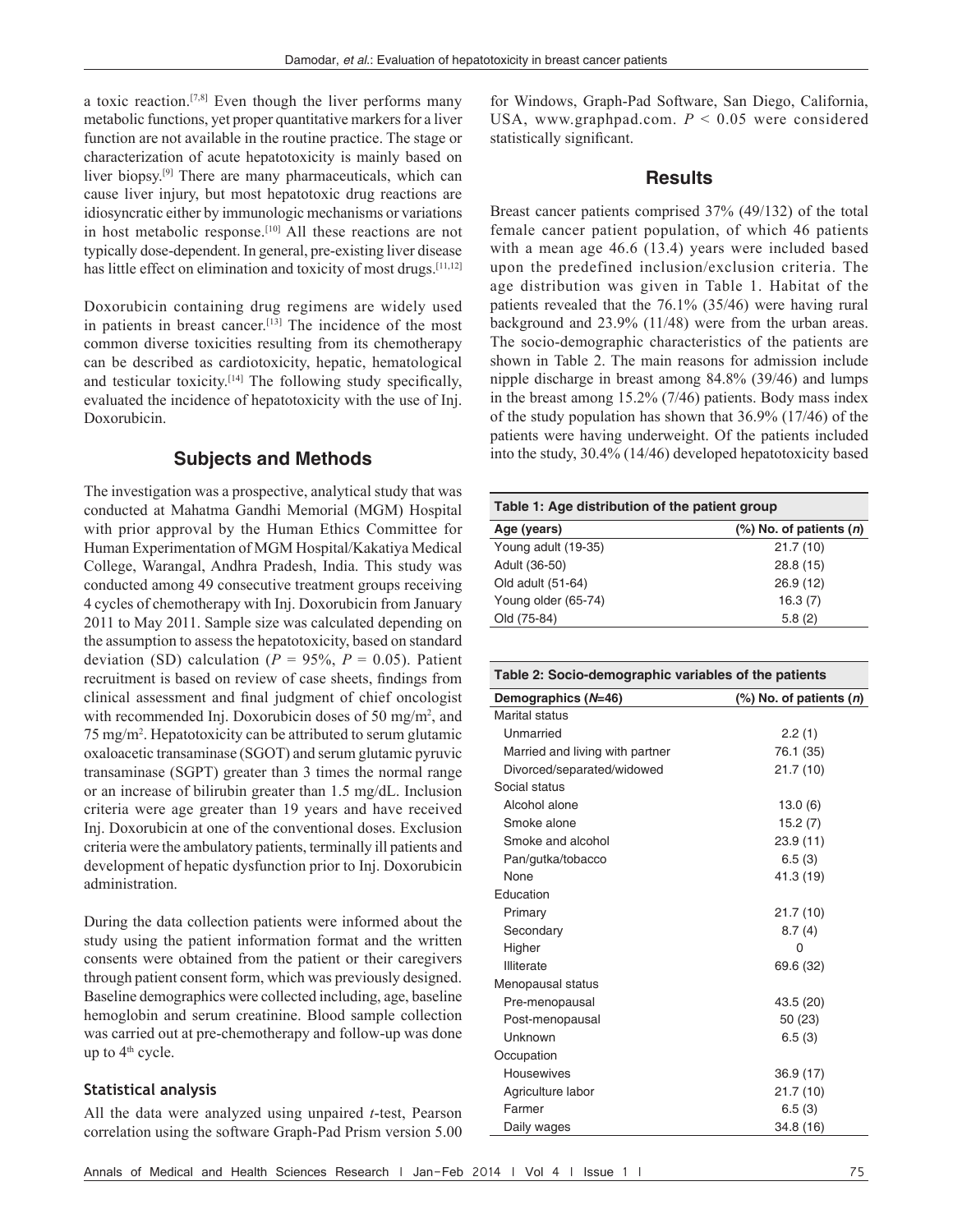upon the predefined criteria. There were no additive correlates for this adverse effect.

#### **SGOT**

The mean (SD) of SGOT in the pre-chemotherapy cycle to fourth chemotherapy cycle was observed to be 21.97 (5.798) U/L and 181.3 (103.6) U/L where the *P* < 0.001 which is statistically significant [Figure 1].

## **SGPT**

The mean (SD) of SGPT in the pre-chemotherapy cycle to fourth chemotherapy cycle was observed to be 23.17 (6.237) U/L and 147.6 (90.9) U/L where the *P* < 0.001 which is statistically significant [Figure 2].

#### **Direct bilirubin**

The mean (SD) of Bilirubin in the pre-chemotherapy cycle to fourth chemotherapy cycle was observed to be 0.1351 (0.1186) mg/dL and 0.5445 (0.4587) mg/dL where the  $P = 0.04$  which is statistically significant [Figure 3].



**Figure 1:** Serum glutamic oxaloacetic transaminase levels during treatment among hepatotoxic patients



**Figure 3:** Direct bilirubin levels during treatment among hepatotoxic patients

#### **Total bilirubin**

The mean (SD) of total bilirubin in the pre-chemotherapy cycle to fourth chemotherapy cycle was observed to be 0.3094 (1.346) mg/dL and 2.7163 (1.898) mg/dL where  $P = 0.03$ , which is statistically significant [Figure 4].

Similarly, the mean (SD) values for liver function tests of hepatotoxic and non-hepatotoxic patients were compared and found that there exists a highly significant  $(P < 0.001)$ difference between those two groups which is shown in Table 3.

# **Discussion**

Liver dysfunction or liver damage, which is associated with an overload of hepatotoxins or hepatotoxicants is known as hepatotoxicity.[15] Breast cancer is having a major proportion among all type of cancers in this study site and the majority of them are from the low-socioeconomic status with a little knowledge about the risk factors of cancer.<sup>[16]</sup>



**Figure 2:** Serum glutamic pyruvic transaminase levels during treatment among hepatotoxic patients



**Figure 4:** Total bilirubin levels during treatment among hepatotoxic patients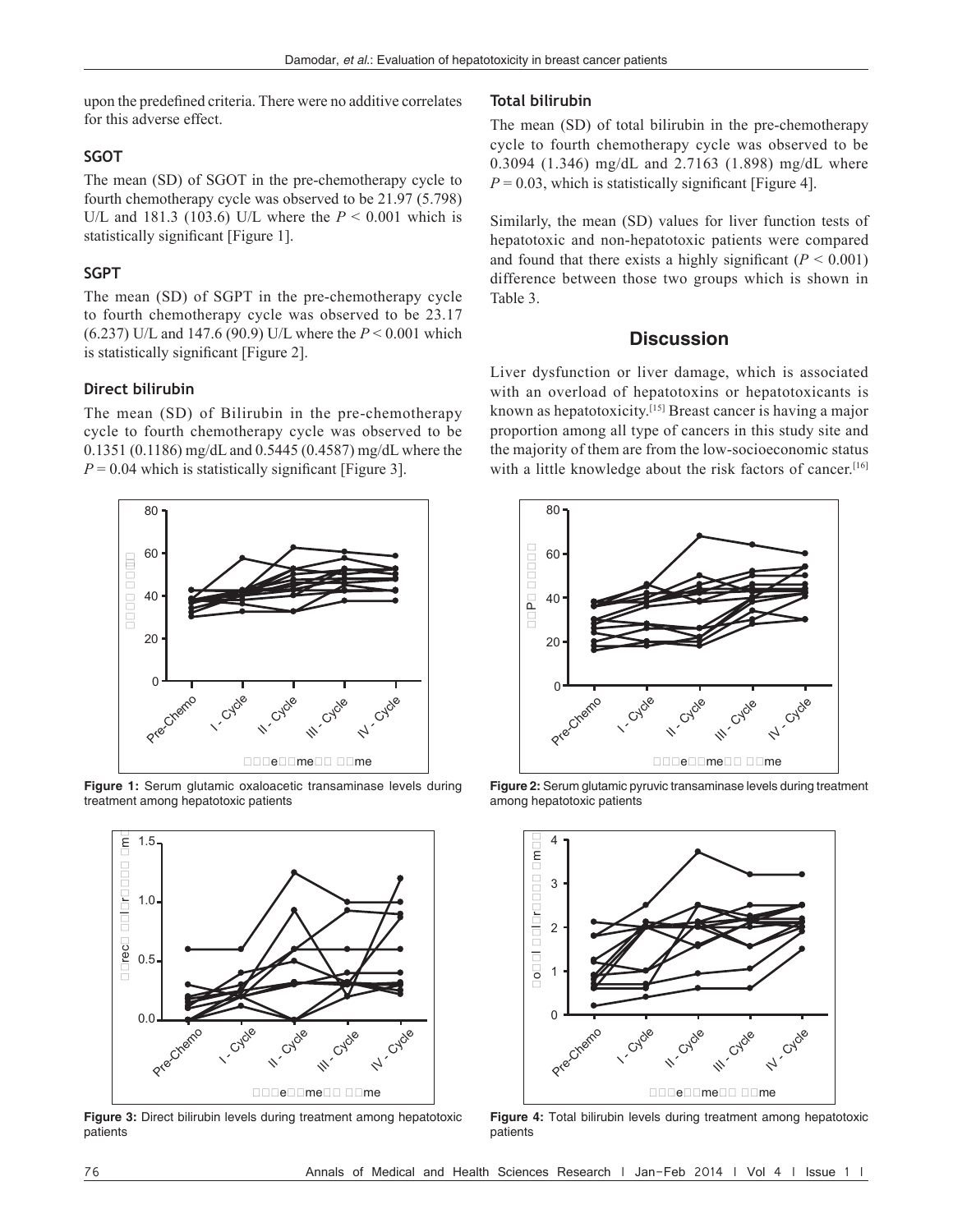| Table 3: Liver function tests of the non-hepatotoxic and hepatotoxic patient groups |                  |            |                |            |              |                |  |  |  |  |
|-------------------------------------------------------------------------------------|------------------|------------|----------------|------------|--------------|----------------|--|--|--|--|
| <b>Test</b>                                                                         | Non-hepatotoxic  |            | Hepatotoxic    |            | P value      | R <sub>2</sub> |  |  |  |  |
|                                                                                     | Mean (SD)        | <b>SEM</b> | Mean (SD)      | <b>SEM</b> |              |                |  |  |  |  |
| SGOT (U/L)                                                                          | 27.29 (5.483)    | 1.465      | 47.71 (5.483)  | 1.484      | $P<0.001***$ | 0.7868         |  |  |  |  |
| SGPT (U/L)                                                                          | 27.29 (5.483)    | 1.465      | 44.39 (8.372)  | 2.237      | $P<0.001***$ | 0.6710         |  |  |  |  |
| Direct bilirubin (mg/dL)                                                            | 0.08929(0.07509) | 0.0200     | 0.5793(0.3736) | 0.0998     | $P<0.001***$ | 0.6203         |  |  |  |  |
| Total bilirubin (mg/dL)                                                             | 0.7157(0.1867)   | 0.0498     | 2.039 (0.6538) | 0.1747     | $P<0.001***$ | 0.7796         |  |  |  |  |

SGOT: Serum glutamic oxaloacetic transaminase, SGPT: Serum glutamic pyruvic transaminase, SEM: Standard error mean, \*\*\*Highly significant

Age distribution of the study population at this study site has shown that the adult population was mostly affected. A majority of the patients were having rural background, which constitutes about 76.1% (35/46) since this study site is having more rural areas surrounding it and 23.9% (11/46) patients came from urban areas. Among the total patients only 2.7% (1/46) were unmarried, 76.1% (35/46) were married and living with a partner and 21.7% (10/46) were divorced/separated/widowed. As the social status is having a direct relationship with the risk of getting cancers, we collected the information regarding social status of patients with a personal interview. In our study group 13.0% (6/46) were having the habit of alcoholism, 15.2% (7/46) were having the habit of smoking, 23.91% (11/46) were having both alcoholism and smoking, 6.5% (3/46) were having the habit of chewing Pan/Gutka/Tobacco and 41.30% (19/46) were having clean habits. These findings are similar to the past studies in South India.<sup>[17]</sup>

Of the total population, most of the patients were illiterate, which accounts for 69.6% (32/46), 21.7% (10/46) were having primary educational status, 8.7% (4/46) were having secondary level educational status. Higher educational status was zero in this patient group. These results are showing the poor educational status of this study group. Menopausal status has shown that the 43.5% (20/46) were in pre-menopausal status, 50% (23/46) were having the post-menopausal status and the menopausal status of 6.52% (3/46) patients is unknown because of reasons like unwillingness of patients to reveal. Occupationally 36.95% (17/46) patients were housewives, 21.7% (10/46) were agricultural labors, 6.5% (3/46) were farmers and 34.8% (16/46) were daily wages. As revealed by the patients the reasons for admission include nipple discharge in breast among 84.8% (39/46) patients, lumps in the breast among 15.2% (7/46) patients. These are the main symptoms they had experienced before the exact diagnosis of breast cancer. Body mass index of the patients were calculated during the patient recruitment and found that 36.9% (17/46) were underweight, 56.5% (26/46) were having normal weight and 6.5% (3/46) were having overweight. There were no obese patients in this study group. Since, the prevalence of underweight was more among these patients, there is a great need to provide dietary counseling based on their financial and educational status.[18]

Elevation of liver enzymes and function tests can often be difficult to determine in a patient clinical setting. Our investigation revealed that the incidence of hepatotoxicity associated with Inj. Doxorubicin was 30.4% (14/46) based upon our predefined criteria which were supported by the study of Llesuy and Arnaiz.<sup>[19]</sup> In a study by Yang *et al*., almost 40% of the patients suffered liver injury after doxorubicin treatment.<sup>[20]</sup> In order to evaluate hepatotoxicity in the study group, liver function tests such as, SGOT, SGPT, Direct Bilirubin, Total Bilirubin were assessed from pre-chemotherapy to completion of four chemotherapy cycles. Our criteria of utilizing elevation of transaminases and bilirubin have been reported by other investigators prior as a surrogate for liver function during drug therapy.<sup>[21]</sup> In this study, the mean (SD) of the SGOT in the pre-chemotherapy cycle and fourth chemotherapy cycle were found to be 21.97 (5.798) U/L and 181.3 (103.6) U/L simultaneously which is a significant increase  $(P < 0.001)$ . Mean (SD) of SGPT was found to increased significantly  $(P < 0.001)$ from 23.17 (6.237) U/L to 147.6 (90.9) U/L. Direct Bilirubin was increased from 0.1351 (0.1186) mg/dL to 0.5445 (0.4587) mg/dL and Total Bilirubin was increased from 0.3094 (1.346) mg/dL to 2.7163 (1.898) mg/dL where  $P < 0.04$  and  $P < 0.03$  simultaneously, which were statistically significant. After controlling for concurrent hepatotoxic exposures (chemotherapy), there were no correlates (e.g. hemoglobin) for this adverse drug event when utilizing a multivariate logistic regression model.

Prior investigations by Llesuy and Arnaiz have determined that the administration of doxorubicin produced increases of 51% and 53% in liver spontaneous chemiluminescence and malonaldehyde formation respectively.[19] Characteristics of the population were an elevation in serum transaminases and bilirubin. The proposed mechanism for this observation centers on the free radical hypothesis that Doxorubicin undergoes one-electron reduction through nicotinamide adenine dinucleotide phosphate (NADPH) cytochrome P-450 reductase and decreases in antioxidant enzyme, Superoxide dismutase, and catalase activity while the increase in the malondialdehyde levels.<sup>[19,22,23]</sup> Similarly the mean (SD) values of SGOT, SGPT, direct bilirubin, total bilirubin of patients who have developed hepatotoxicity and patient group who didn't develop hepatotoxicity were compared and found that there exists a highly significant  $(P < 0.001)$ difference between those two groups with reference to all liver function tests. Based on this study, it appears that Inj. Doxorubicin have the potential to develop hepatotoxicity,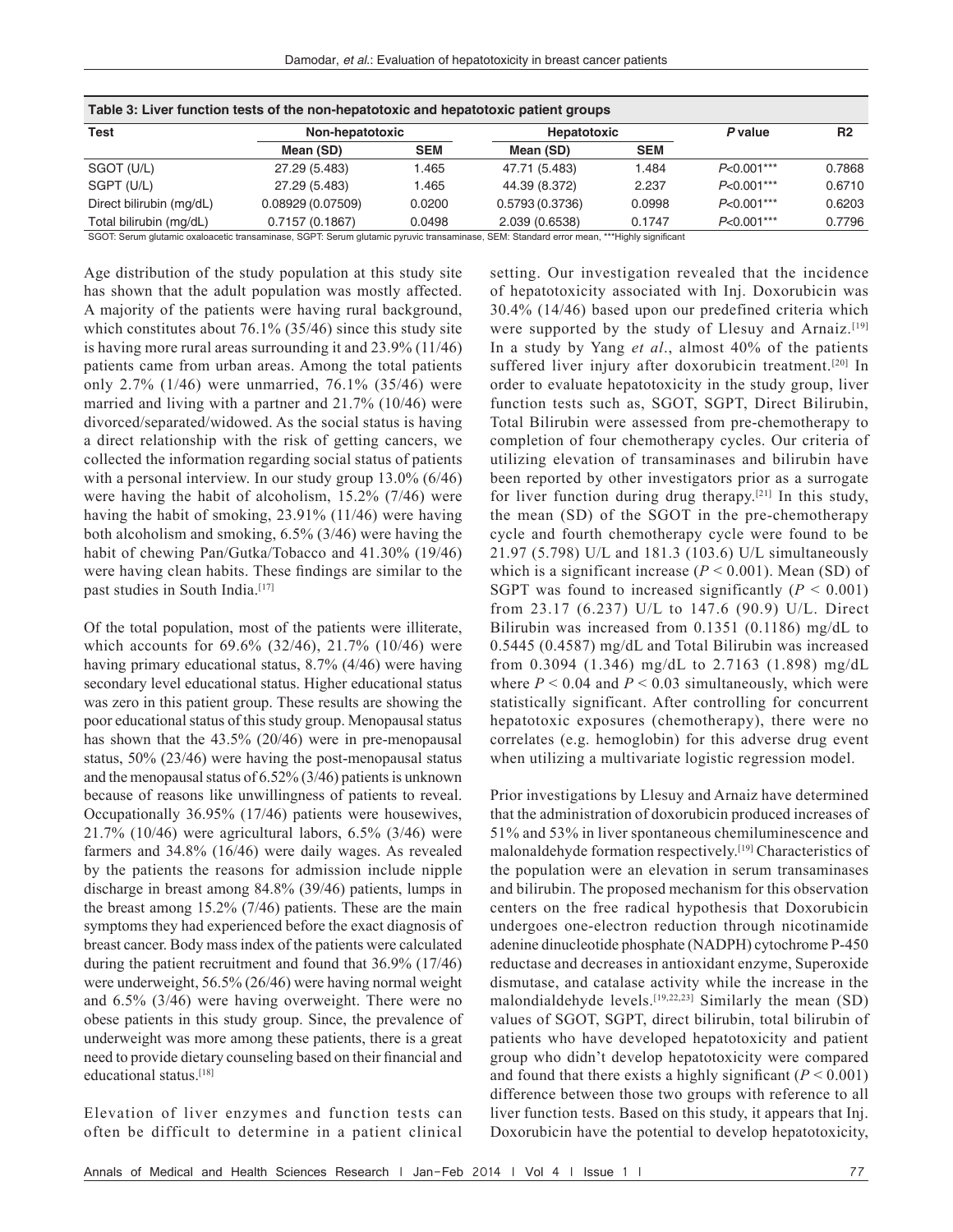and precautions should be taken including optimizing the dosage pattern, providing appropriate concentration, dosage, and treatment schedule of antioxidants such as vitamin E, vitamin C, vitamin A, antioxidant components of virgin olive oil and selenium as dietary supplements as well as administration as chemotherapeutic agents, by which the anti-tumor action can be maximized and toxicity especially hepatotoxicity of Inj. Doxorubicin can be minimized.<sup>[24,25]</sup>

# **Limitations of the Study**

The first limitation was that the cohort used to define our patient population for this study was split between the intensive care unit and oncology medicine floor at 24% and 76% respectively. Additional limitations include that the study is single-centered and contains relatively small number of patients. Another limitation of the study was that to truly see the effect of Inj. Doxorubicin on liver, it should be the only exposure to the patient. However, patients that would require Inj. Doxorubicin therapy may be exposed to additional hepatotoxins. The patient population that are receiving chemotherapy often have underlying disease process (i.e., cancer) and/or exposure to risk factors (i.e., medications, intravenous contrast) for the development of hepatotoxicity.

## **Conclusion**

From these results, we can conclude that there exist a strong correlation between the use of Inj. Doxorubicin and risk for developing hepatotoxicity among the breast cancer patients at this study site. These findings are showing that the health-care professionals need to have awareness for hepatotoxicity with the use of Inj. Doxorubicin therapy. A weakness of our analysis is that it may not include the statistical correlations of socio-demographic factors such as age, dose escalation, or cumulative dose. There are multiple reasons for and consequences of hepatotoxicity in this population and there is a need for future interventions to target each specific aspect of hepatotoxicity.

## **Acknowledgments**

We are grateful to Vaagdevi College of Pharmacy/Kakatiya University, Mahatma Gandhi Memorial (MGM) Hospital, St. Ann's Hospital, Warangal, Andhra Pradesh, India and All India Council for Technical Education (AICTE), New Delhi, India.

## **References**

- 1. SuperfinD, IannucciAA, DaviesAM. Commentary: Oncologic drugs in patients with organ dysfunction: A summary. Oncologist 2007;12:1070‑83.
- Henderson IC, Frei E 3<sup>rd</sup>. Adriamycin cardiotoxicity. Am Heart J 1980;99:671‑4.
- 3. "Doxorubicin (Systemic)." Mayo Clinic. Last updated on: 1999 June 15; Retrieved on 2011 January 26. Archived 2007 April 3 at the Wayback Machine.
- 4. Fornari FA, Randolph JK, Yalowich JC, RitkeMK, GewirtzDA. Interference by doxorubicin with DNA unwinding in MCF‑7 breast tumor cells. Mol Pharmacol 1994;45:649‑56.
- 5. Momparler RL, Karon M, Siegel SE, Avila F. Effect of adriamycin on DNA, RNA, and protein synthesis in cell-free systems and intact cells. Cancer Res 1976;36:2891-5.
- Ishak KG, Zimmerman HJ. Morphologic spectrum of drug‑induced hepatic disease. Gastroenterol Clin North Am 1995;24:759‑86.
- 7. Bénichou C. Criteria of drug-induced liver disorders. Report of an international consensus meeting. J Hepatol 1990;11:272‑6.
- 8. Maria VA, Victorino RM. Development and validation of a clinical scale for the diagnosis of drug-induced hepatitis. Hepatology 1997;26:664‑9.
- Pratt DS, Kaplan MM. Evaluation of abnormal liver-enzyme results in asymptomatic patients. N Engl J Med 2000;342:1266‑71.
- 10. Lee WM. Drug‑induced hepatotoxicity. N Engl J Med 1995;333:1118‑27.
- 11. Huet PM, Villeneuve JP, Fenyves D. Drug elimination in chronic liver diseases. J Hepatol 1997;26 Suppl 2:63‑72.
- 12. Schenker S, Martin RR, Hoyumpa AM. Antecedent liver disease and drug toxicity. J Hepatol 1999;31:1098-105.
- 13. Hardenbergh PH, Recht A, Gollamudi S, Come SE, Hayes DF, Shulman LN, *et al*. Treatment‑related toxicity from a randomized trial of the sequencing of doxorubicin and radiation therapy in patients treated for early stage breast cancer. Int J Radiat Oncol Biol Phys 1999;45:69‑72.
- 14. Mohan M, Kamble S, Satyanarayana J, Nageshwar M, Reddy N. Protective effect of *Solanum torvum* on Doxorubicin‑induced hepatotoxicity in rats. Int J Drug Dev Res 2011;3:131-8.
- 15. Navarro VJ, Senior JR. Drug-related hepatotoxicity. N Engl J Med 2006;354:731‑9.
- 16. Damodar G, Smitha T, Gopinath S, Vijayakumar S, Rao YA. Assessment of quality of life in breast cancer patients at a tertiary care hospital. Arch Pharma Pract 2013;4:15‑20.
- 17. Damodar G, Smitha T, Rao YA. A descriptive epidemiological study of cancers at a South Indian tertiary care hospital. Res J Pharm Biol Chem Sci 2011;2:907‑15.
- 18. Damodar G, Vijayakumar S. Implementation of dietary counselling for low socioeconomic cancer patients: A review. Int J Comm Pharm 2011;4:5‑13.
- 19. Llesuy SF, Arnaiz SL. Hepatotoxicity of mitoxantrone and doxorubicin. Toxicology 1990;63:187‑98.
- 20. Yang XL, Fan CH, Zhu HS. Photo‑induced cytotoxicity of malonic acid C (60) fullerene derivatives and its mechanism. Toxicol *in vitro* 2002;16:41‑6.
- 21. Floyd J, Mirza I, Sachs B, Perry MC. Hepatotoxicity of chemotherapy. Semin Oncol 2006;33:50‑67.
- 22. Lee V, Randhawa AK, Singal PK. Adriamycin-induced myocardial dysfunction *in vitro* is mediated by free radicals. Am J Physiol 1991;261:H989-95.
- 23. Kalender Y, Yel M, Kalender S. Doxorubicin hepatotoxicity and hepatic free radical metabolism in rats. The effects of vitamin E and catechin. Toxicology 2005;209:39-45.